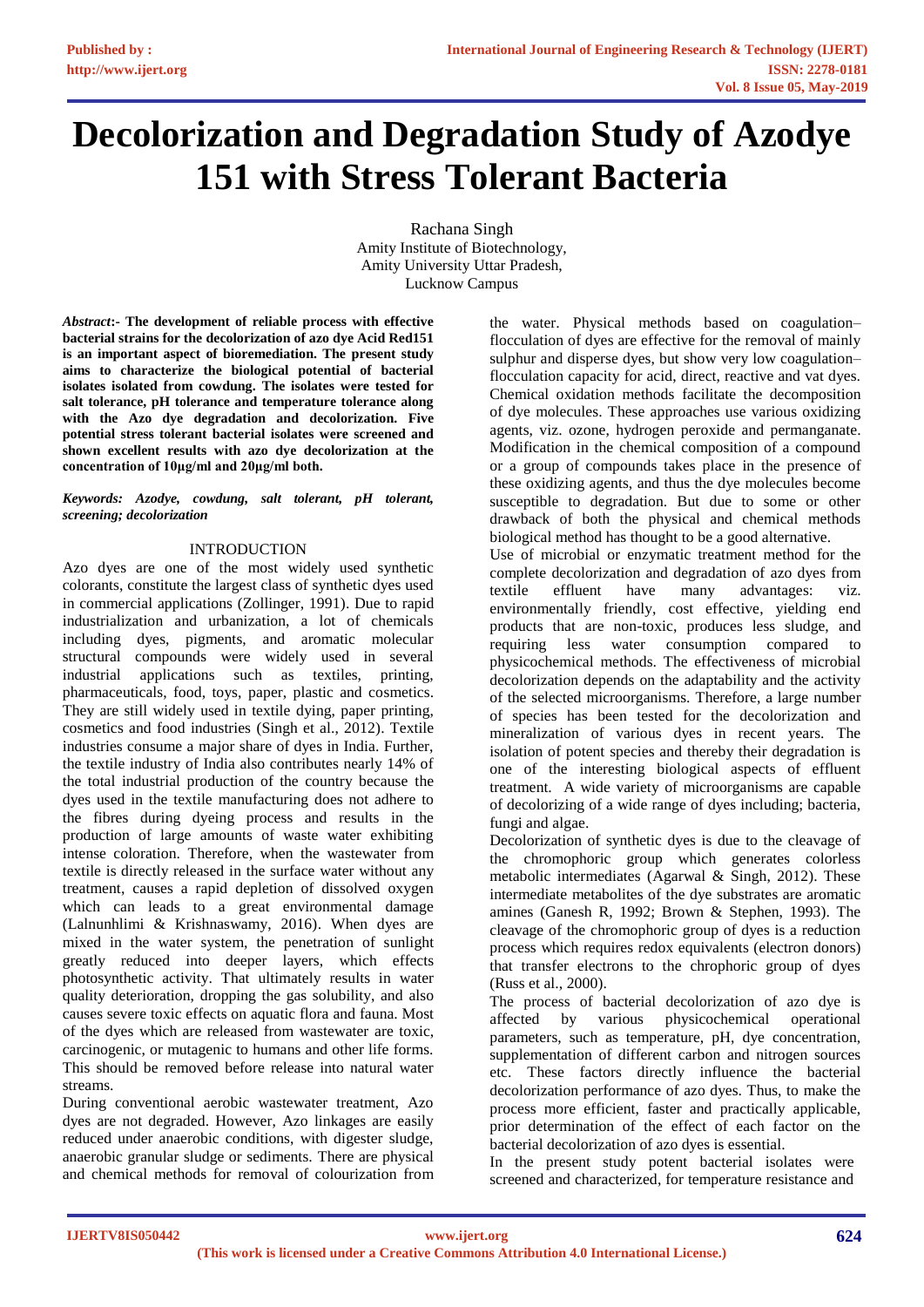sensitivity, salt tolerance and tolerance of pH. Further the isolates were tested for decolorization of azo dye Acid Red 131 at two different concentrations.

## MATERIAL AND METHODS

## *Sample collection and preservation:*

Two different samples of cowdung was used for the isolation of bacteria. Bacteria were isolated from Bacteria were isolated from cowdung samples by serial dilution technique (Dubey and Maheshwari, 2011). Bacterial colony appearing on nutrient agar (NA) were screened, identified by Gram's staining, colony morphology, and biochemical analysis (Holt et al., 1994).

## *Dye stock preparation:*

- *Composition:*
- Nutrient Broth Media
- Beef extract
- Peptone
- Nacl
- Dye stock: 1mg/ml

The media was autoclaved separately. After cooling 1 ml of dye stock was added aseptically to 300 ml NB media supplemented with  $10\mu\text{g/ml}$  or  $20\mu\text{g/ml}$  dye according to the requirements.

## *Analysis of bacterial stress tolerance:*

The fifteen isolated bacterial isolates were checked for stress tolerance at different pH (from pH 6 to 13), salt concentrations and temperatures.

#### *Isolation and Characterization of pH tolerant bacteria*

In order to screen pH tolerant bacterial strains, pH range of media has been varied from pH 6 to pH 13. All the bacterial isolates were tested on all the pH range and the plates were observed upto 72 hrs for the growth.

#### *Isolation of Temperature tolerant bacteria:*

All the isolated bacterial isolates were tested at different temperatures which were  $4^{\circ}$  C,  $25^{\circ}$  C,  $37^{\circ}$  C,  $45^{\circ}$ C and  $55^{\circ}$ ˚C and observed for 72hrs for the growth.

## *Screening for Salt Tolerant bacteria:*

Stress tolerance was checked at different salt concentration i.e 2M, 3M and 5M. The salt tolerance test was done to check the ability of the bacteria to grow in the presence of variable amount of Sodium Chloride (NaCl) has been used to characterize several bacteria.

The NA media was supplemented with the selected salt concentrations. The bacterial cultures were incubated at 37ºC for 48 hrs. to observe the growth.

## *Screening of bacterial strains for dye degradation Primary Screening of dye degradative effect:*

Five bacterial isolates were screened from cowdung samples and selected on the basis of salt tolerance, temperature tolerance and pH tolerance analysis. These

cultures were used for decolorization and degradation study of Acid Red 151 dye.

Two concentrations of Acid Red 151 i.e. 10  $\mu$ g/ml and 20 µg/ml were tested for decolorization and degradation analysis. The experiment was set up with 25ml of NB media and10µg/ml and 20µg/ml concentration of azo dye Acid Red 151 and inoculated with each bacterial strain in flask. The culture flasks were maintained at  $37^{\circ}$ C for 7 days and optical density was observed and calculated for each day. Optical density is measured through spectrophotometer at a wavelength of 485nm. Thereafter the percentage of dye decolorization was calculated by the formula (Oranusi and Mbah, 2005).

## % Decolorization per day =  $OD_{control} - OD_{test}/OD_{control}$  \* *100*

#### *Standard Graph:*

In order to analyze the actual concentration of the dye present in the media, the standard graph was plotted for Acid Red 151. For this NB media supplemented with known concentration of dye was made and finally the OD of each sample was analysed at 485nm. The best possible standard graph was plotted depending on the readings obtained.

## RESULT ·

Total fifteen different bacterial isolates were screened and characterized on the basis of biochemical reaction. Five bacterial strains i.e. CD1, CD4, CD5, CD8 and CD12 were isolated and glycerol culture was preserved at -80 degree Celsius.

#### PH TOLERANCE:

pH tolerance by all the isolates was monitored up to 72 hrs in nutrient agar medium at 37˚C. Five bacterial strains, CD1, CD4, CD5, CD8 and CD12 were found to tolerate pH 13.

## SALT TOLERANCE:

The halophiles are extremophiles that can tolerate heavy salt concentrations. Those which can tolerate salt concentration from 0.5 M to 2.5 M are comes under moderate halophilic category. The bacterial isolates tested and again five CD1, CD4, CD5, CD8 and CD12 were shown tolerance up to 3.0 M salt concentration. Though CD1 has shown mild halophilic response.

## TEMPERATURE TOLERANCE:

The bacterial strains tested for temperature tolerance, three bacterial isolates CD1, CD4 and CD8 were found to grow up to 50˚C in 48hrs.

## *Decolorization Study of Acid Red 151*

The decolorization of the nutrient media with dye concentration of 10μg/ml and 20 μg/ml (Fig. 1) indicate the five stress tolerant bacterial strains CD1, CD4, CD5, CD8 and CD12 were able to utilize the azo dye Acid Red 151as a source of carbon and nitrogen. Thus they were able to decolorize and degrade the dye used in study (Fig.2).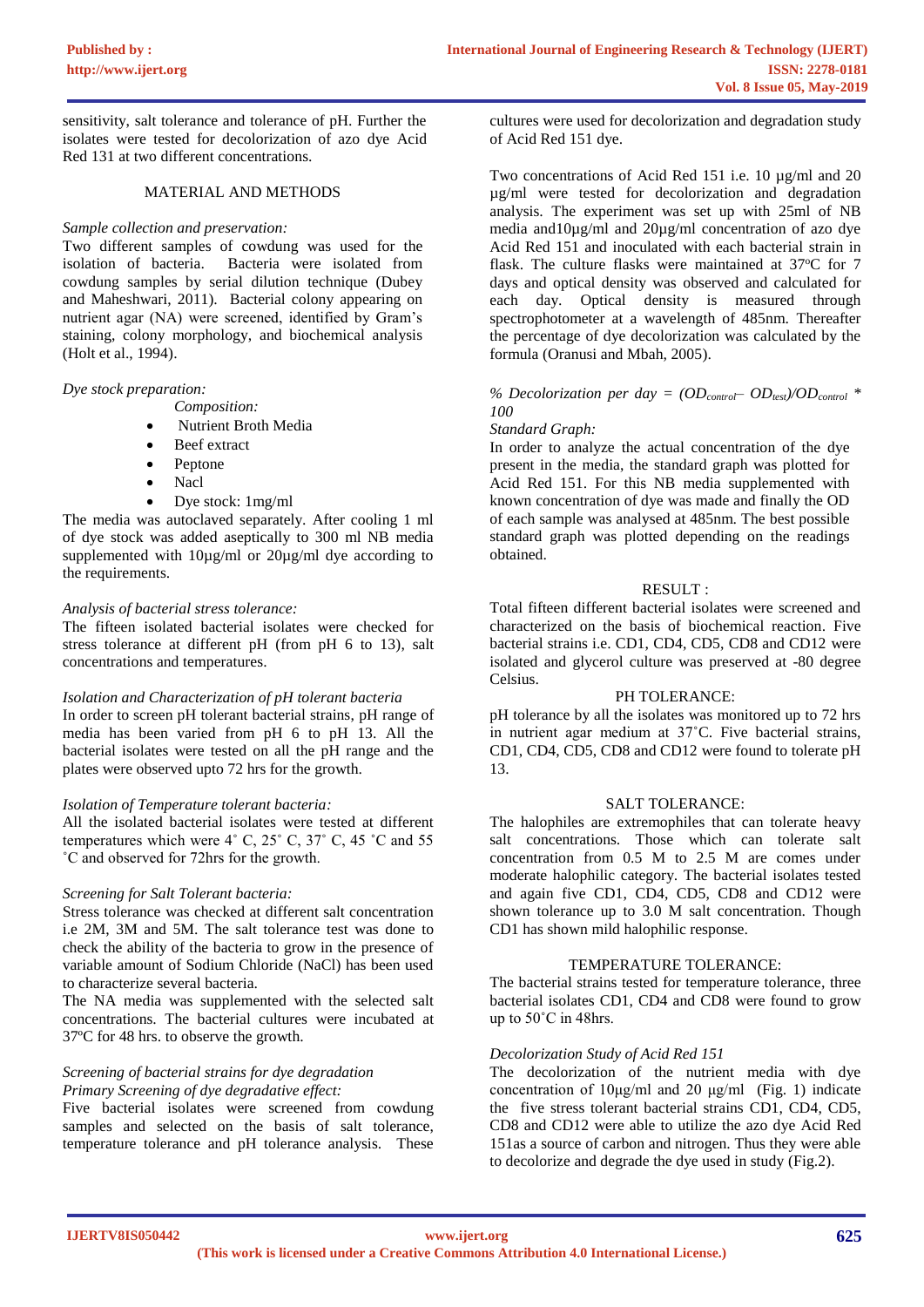

Fig 1: CONTROL Day 1- Flask after inoculation of bacterial culture in NB media



Fig. 2: Decolorization of Acid Red 151 after 7 days of inoculation in all the five bacterial cultures.

# STANDARD GRAPH:





Fig.3: Decolourization of Acid Red 151 (10ug/ml) with all the five bacterial strains. Optical density at485 nm.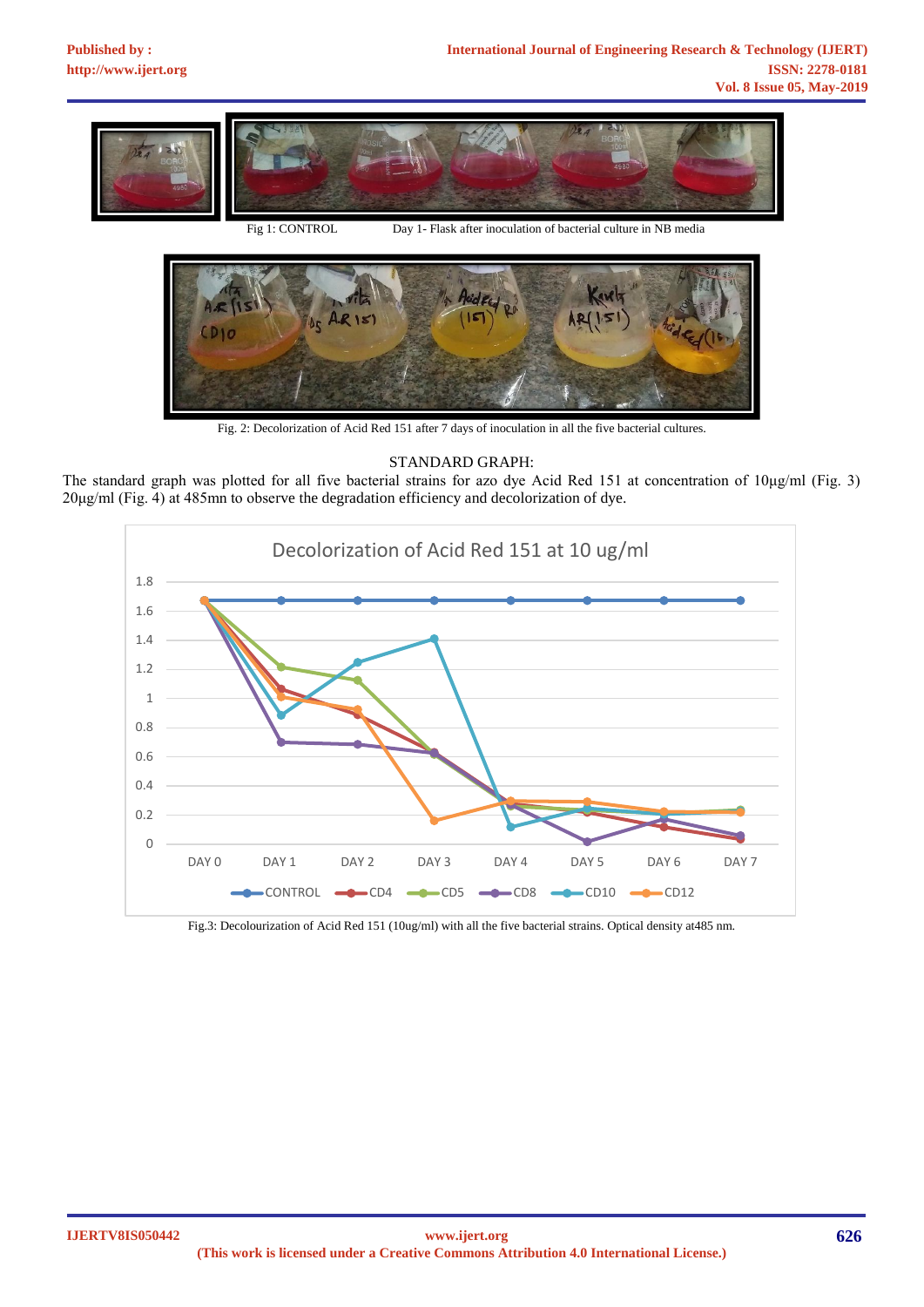

Fig.4: Decolourization of Acid Red 151 (20ug/ml) with all the five bacterial strains. Optical density at485 nm.

#### **DISCUSSION**

Acid Red 151 is an azo dye due to the presence of a unique azo group. It is used in the textile industry to impart colour to various items like wool, fabric, paper, etc. Thus, it becomes an important part of the industry. Dye after use is usually flushed out in the environment through water bodies. Water is also an essential component of the industry which is present in both the ingredients and the by products. Dye causes both soil and water pollution. It can also enter into the food chain and cause toxicity and cancers.

In the current study the objective was to identify the bacteria wich could resist at extreme conditions of salt, pH and temperature and at the same time should be able to decolorize anth azo dyes at different concentrations. The study has given very promising results with respect to isolation of stress tolerant bacteria and dye decolorization. All the five stress tolerant isolates have shown good decolorization at both the concentrations of dye within 48hrs. As all the five isolates are non pathogenic and showing good results they can be further used in other bioremediation process. This preliminary study has given a breakthrough in biodegradation of Acid Red 151, this can be extended by scaling up the process for large scale production of bacterial cultures and discover new dimensions of these isolates.

#### ACKNOWLEDGEMENT:

We are thankful to the Management of Amity University, Lucknow Campus for providing infrastructure and financial support.

#### **REFERENCE**

- [1] Sandhya Dhiman, Ramesh Chand Dubey, Dinesh Kumar Maheshwari and Sandeep Kumar (2019). Sulfer oxidizing buffalo dung bacteria enhance growth and yield of Mill. Canadian Journal of Microbiology
- [2] Brown M A and S.C DeVitro. (1993). Predicting Azo dye toxicity Critical Reviews in Environmental Science technology, 23, 249.
- [3] Russ R., J. Rau and A Stolz. (2000). The function of Cytoplasmic flavin reductases in the reduction of azo dyes by bacteria. Applied Environmental Microbiology. 66, 1429.
- [4] Zollinger H (1991). Syntheses, properties and Applications of organic Dyes and pigments.In: Colour Chemistry, 2nd edn. VCH Publishers, Weinheim, 1991, 496.
- [5] Agarwal T and Singh R (2012). Bioremedial Potentials of a moderately halophilic soil bacterium. Journal of Pharmaceutical and Biomedical Scieneces. 19 (16).
- [6] Saratale,RG,Saratale GD,Kalyani DC,Chang JS,Govindwar SP (2009).Enhanced decolorization of azo dye acid red B under high salinity condition.Bull Environ.Contamin Toxicol 79(4);440-444.
- [7] Saratale, R.G., (2011). Bacterial decolorization and degradation of azo dyes: A review, Journal of the Tiwan Institue of Chemical Engineers. 01.
- [8] Sylvine Lalnunhlimi, Veenagyathri Krishnaswamy. (2016). Decolorization of azo dyes Direct Blue 151 and Direct Red 31 by moderately alkaliphilic bacterial consortium. Brazilian Journal of Microbiology